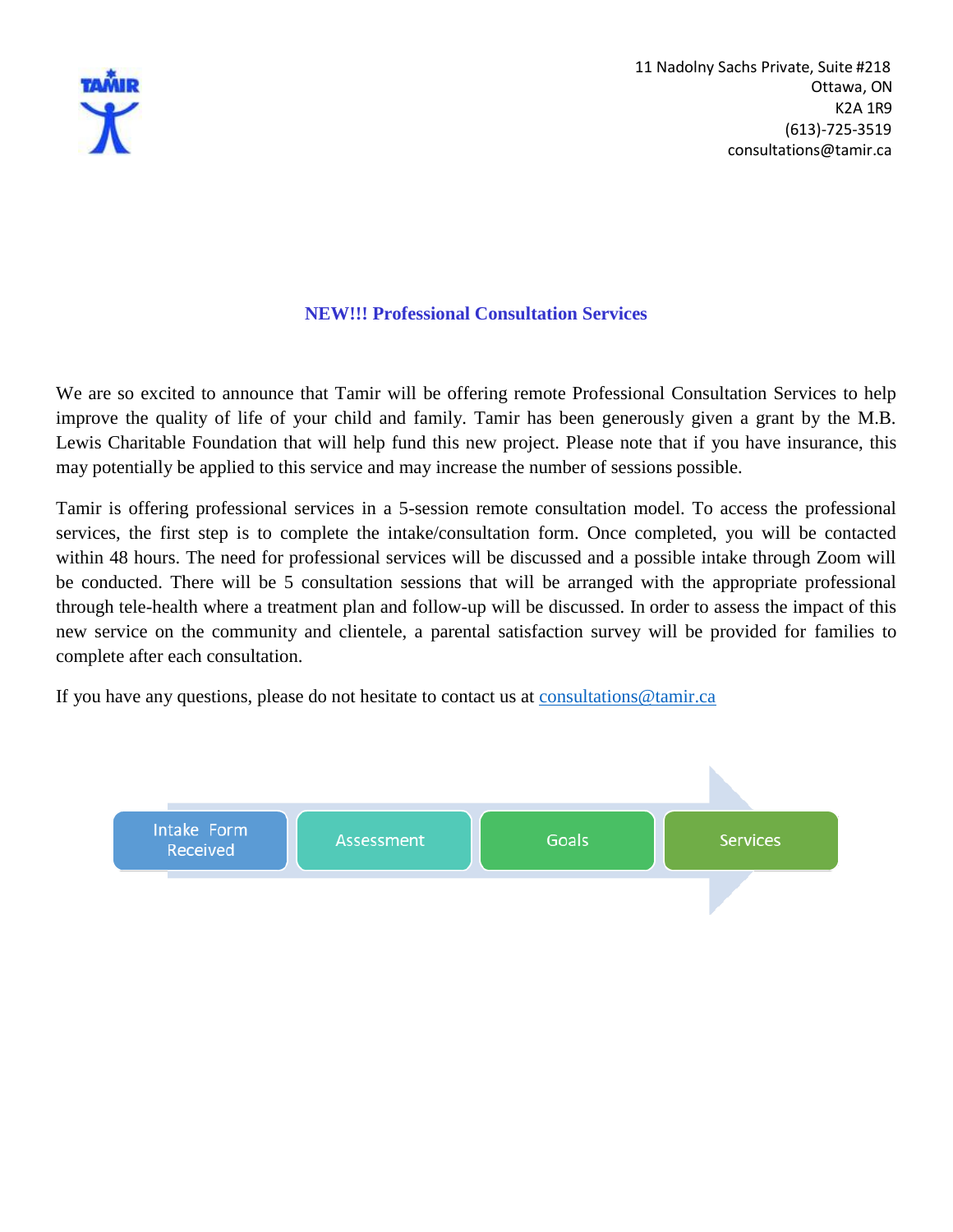

11 Nadolny Sachs Private, Suite #218 Ottawa, ON K2A 1R9 (613)-725-3519 [consultations@tamir.ca](mailto:consultations@tamir.ca)

#### **APPLICATION FORM**

# **REMOTE PROFESSIONAL CONSULTATION: ORGANIZATIONS**

## **PERSONAL INFORMATION**

| <b>INFORMATION</b>                             |                   |
|------------------------------------------------|-------------------|
|                                                |                   |
| <b>Organization Name:</b>                      | Main Contact:     |
|                                                |                   |
| <b>Phone Number:</b>                           | Email Address:    |
|                                                |                   |
| Setting (i.e. daycare/summer camp/school etc): | Age Range Served: |
|                                                |                   |

## **GENERAL INFORMATION**

| ı<br><b>ORGANIZATION INFORMATION</b>                                                                                                |  |
|-------------------------------------------------------------------------------------------------------------------------------------|--|
| What are your primary goals for accessing this service (i.e. Webinar, Support Services, Staff Training, Support with Clientele etc) |  |
| Goal 1:                                                                                                                             |  |
|                                                                                                                                     |  |
|                                                                                                                                     |  |
|                                                                                                                                     |  |
|                                                                                                                                     |  |
|                                                                                                                                     |  |
|                                                                                                                                     |  |
| Goal 2:                                                                                                                             |  |
|                                                                                                                                     |  |
|                                                                                                                                     |  |
|                                                                                                                                     |  |
|                                                                                                                                     |  |
|                                                                                                                                     |  |
|                                                                                                                                     |  |
| Goal 3:                                                                                                                             |  |
|                                                                                                                                     |  |
|                                                                                                                                     |  |
|                                                                                                                                     |  |
|                                                                                                                                     |  |
|                                                                                                                                     |  |
|                                                                                                                                     |  |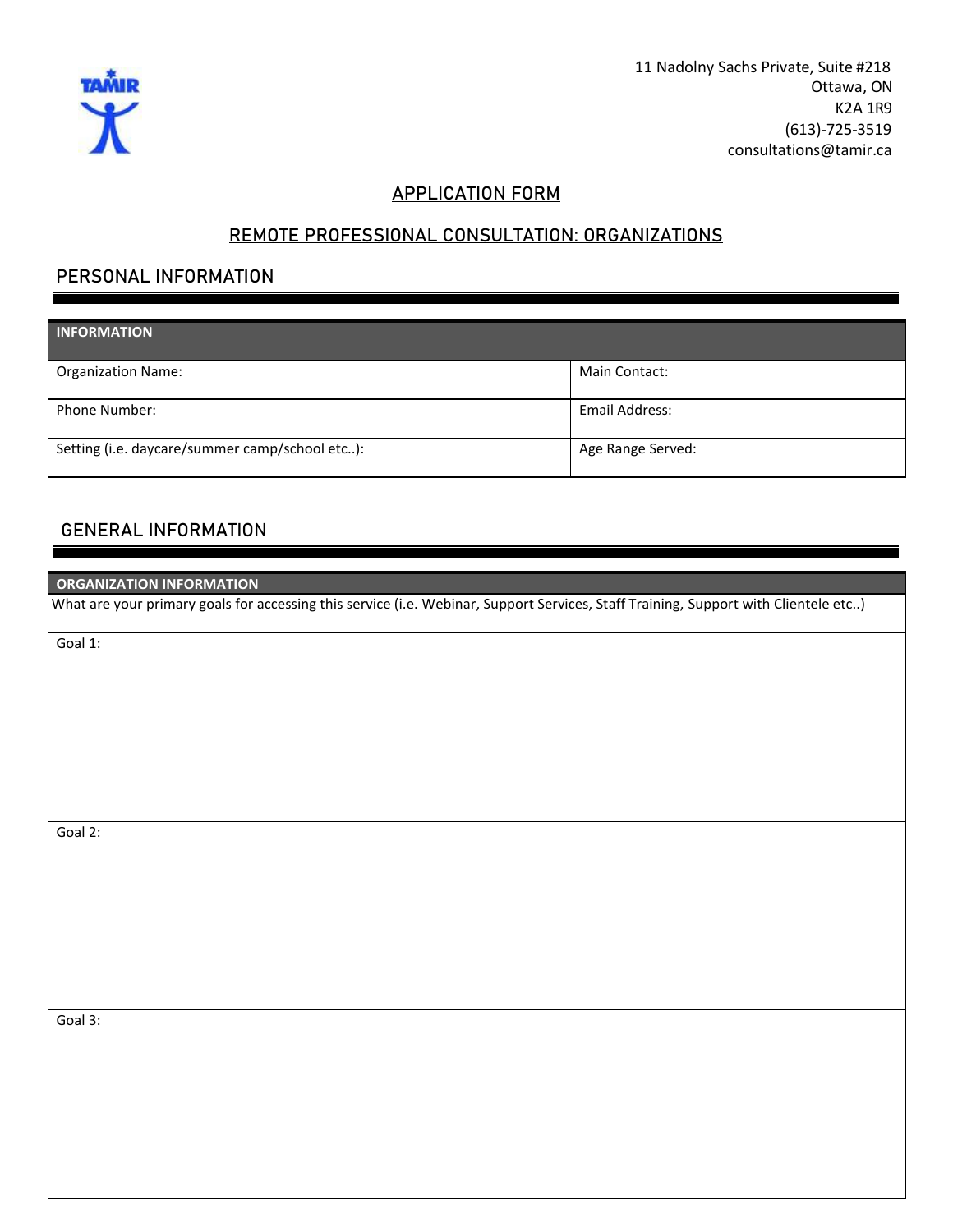

What are some of the populations you service (i.e. Autism, Anxiety, etc..):

How many children per group/class?

What is your staffing ratio?

What kind of professional development training has your staff already received?

#### **OTHER**

Is there any other information that you would like to provide? Do you have any questions?